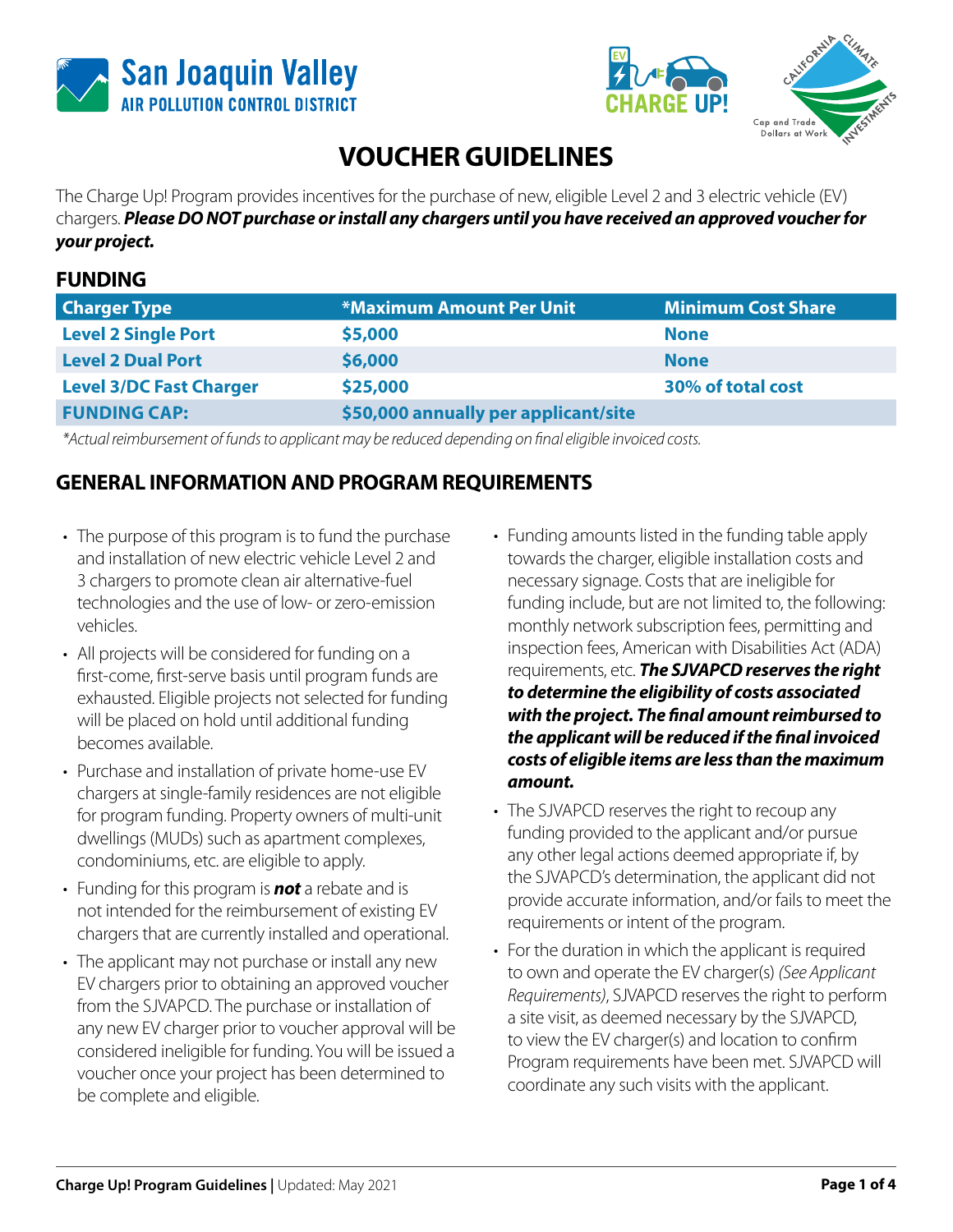# **GENERAL INFORMATION AND PROGRAM REQUIREMENTS** *(cont)*

- The 2014 San Joaquin Valley PEV Readiness Siting Analysis was developed as a tool to help Valley businesses and agencies plan optimal locations for EV chargers. For guidance and assistance on designing your EV charging project, please refer to the Siting Analysis at: www.valleyair.org/chargeup
- Multiple applications may be submitted throughout the year from the same applicant; however, program incentives will be limited to the funding caps described above. The SJVAPCD reserves the right to increase the annual funding cap for an applicant if program participation and demand is low and funding is still available. Applicants will be contacted for additional funding consideration in this situation.
- EV chargers funded through the Charge Up Program cannot be co-funded through any other SJVAPCD incentive programs. Additional funding opportunities for your project may be available through other agencies and utility providers. The SJVAPCD strongly encourages applicants to take advantage of these opportunities where feasible to reduce out-ofpocket costs. Please visit the Charge Up website for information about additional funding opportunities: www.valleyair.org/chargeup.

### **APPLICANT REQUIREMENTS**

The applicant must:

- Be a private entity (including non-profit organizations) or public agency intending to install EV chargers. Public agencies must be located within the boundaries of the SJVAPCD, which includes the following counties: San Joaquin, Stanislaus, Merced, Madera, Fresno, Kings, Tualre, and the valley air basin portion of Kern. Private entities located outside the SJVAPCD may apply for funding as long as the EV chargers will be installed at a site located within the SJVAPCD's boundaries.
- Receive an approved voucher from the SJVAPCD prior to purchasing or installing any EV chargers.
- Purchase and install the new EV charger(s) within *one year* from the execution date of the voucher. The voucher will identify the execution and expiration dates.
- Disclose any additional funding sources or other financial incentives and funding amounts received or to be received by the applicant towards the purchase and installation of the EV charger(s) in this project.
- If the new Lever 2 EV charger(s) will be accessible to the public, the SJVAPCD recommends the EV charger(s) be available during hours that would be reasonably used by the public. Level 3 EV charger(s) must meet the site requirements identified in these guidelines.
- Accessibility of the EV charger(s) to the public at a workplace or MUD site will be at the discretion of the applicant and/or property owner.
- Unless written notification is provided stating otherwise, all applications submitted to the SJVAPCD will remain active and will be funded in the order received pending the availability of funds.
- The SJVAPCD has full discretion in regards to project funding and approval. Submittal of an application does not guarantee funding.

- If necessary, have the capital in addition to SJVAPCD funds to complete the proposed project within six months from the execution date of the voucher.
- Own, operate and maintain the EV charger(s) purchased through the program at the location identified in the voucher application for a minimum of 3 consecutive years, commencing from the date the EV charger(s) was installed and fully operational. If the applicant is required to relocate the charger(s) during the three year term, written notification must be provided to the SJVAPCD for consideration and approval PRIOR to the applicant taking any such actions.
- Have the new EV charger(s) installed by a licensed contractor who is qualified to perform or has the experience in the proper installation of the charger(s). Installation of the EV chargers must be in accordance with local, state and federal codes, permitting and inspection requirements, including California prevailing wage requirements.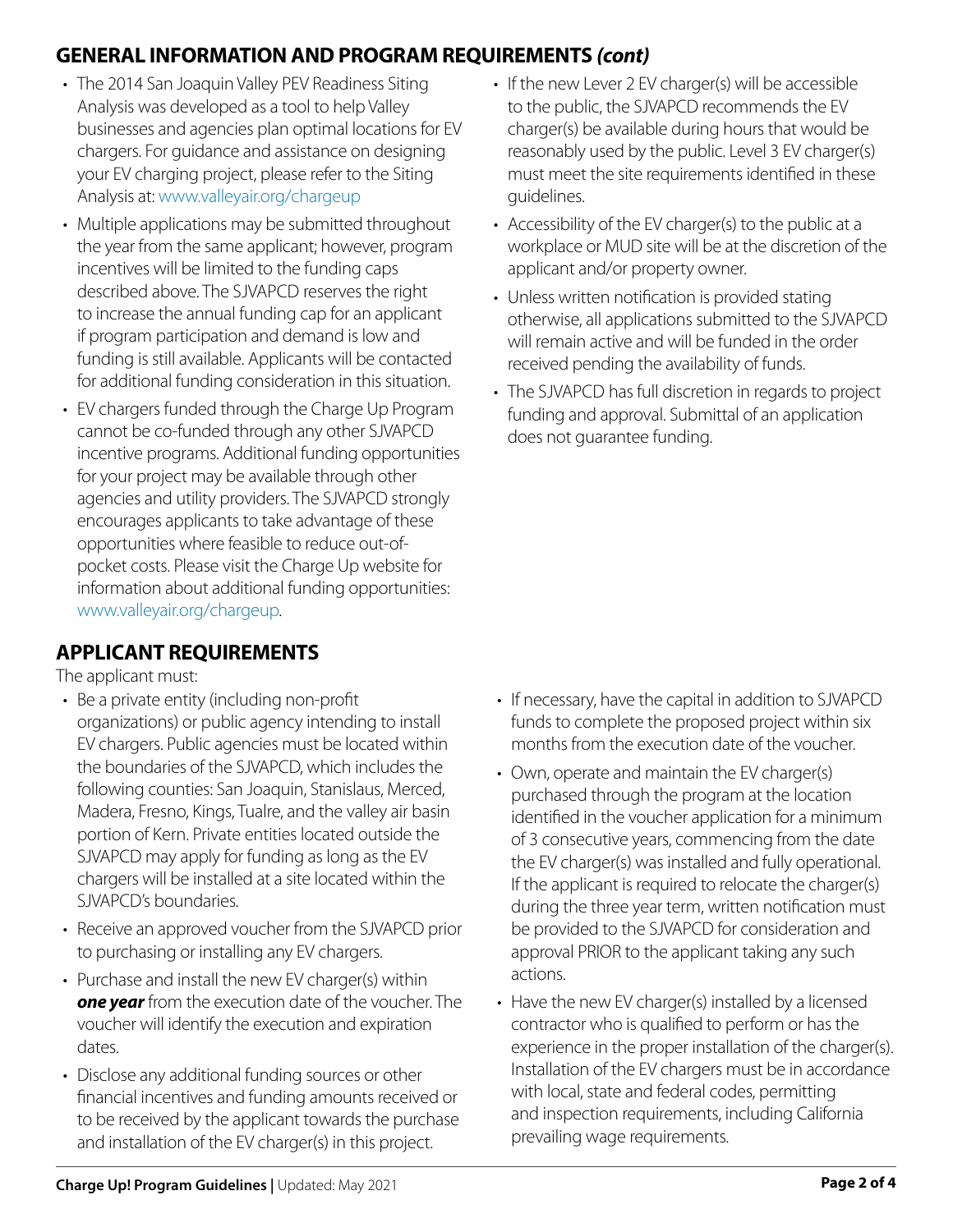# **APPLICANT REQUIREMENTS** *(cont)*

- All electric vehicle charging infrastructure and equipment funded by this grant located on the customer side of the electrical meter shall be installed by a contractor with the appropriate license classification, as determined by the Contractors' State License Board, and at least one electrician on each crew, at any given time, who holds an EVITP certification. Projects that include installation of a charging port supplying 25 kilowatts or more to a vehicle must have at least 25 percent of the total electricians working on the crew for the project, at any given time, who hold EVITP certification. One member of each crew may be both the contractor and an EVITP certified electrician. The requirements stated in this paragraph do not apply to any of the following:
	- a. Electric vehicle charging infrastructure installed by employees of an electrical corporation or local publicly owned electric utility.
	- b. Electric vehicle charging infrastructure funded by moneys derived from credits generated from the Low Carbon Fuel Standard Program (Subarticle 7 (commencing with Section 95480) of Article 4 of Subchapter 10 of Chapter 1 of Division 3 of Title 17 of the California Code of Regulations).

### **SITE REQUIREMENTS**

The site must:

- Be publicly accessible 24 hours a day/ 7 days a week if the project includes the purchase and installation of a Level 3 EV charger.
- Be owned by the applicant or the applicant must provide written permission by the property owner that the installation of the EV chargers is allowed.
- Be located within the SJVAPCD boundaries which consist of the following counties: San Joaquin, Satinslaus, Merced, Madera, Fresno, Kings, Tulare, and the valley portion of Kern.
- At a minimum, have one specified and clearly marked parking stall per EV charger.
- Have clearly marked parking stalls with all necessary signage as defined in the Federal Highway Administration's Manual on Uniform Traffic Control Devices (MUTCD) 2009 edition. Signs for EV charging must be visible to ensure utilization.
- c. Single-family home residential electric vehicle chargers that can use an existing 208/240-volt outlet.
- At a minimum and only if the EV charger(s) is publicly accessible, register the new EV charging site on the United States Department of Energy's (DOE) Alternative Fuels Data Center Station Locator. New charging stations can be submitted to the DOE via the following link: http://www.afdc.energy.gov/ fuels/electricity\_locations.html. Applicants are also encouraged to submit the location(s) of their new EV chargers to other EV charging websites such as www.PlugShare.com.
- If requested, affix funding label provided by the SJVAPCD on the new EV chargers.

- Be safely and easily accessible, with adequate lighting and at a location that allows safe ingress and egress.
- Have proper directional signage alerting the public to the charger location.
- Not be a residence. Residential properties are ineligible as site locations regardless of their use as a place of business.
- Be at a location that is publicly accessible, a place of employment for the purpose of workplace charging, or a combination of both. The SJVAPCD maintains the sole discretion in determining the eligibility of the location as intended under the Program.